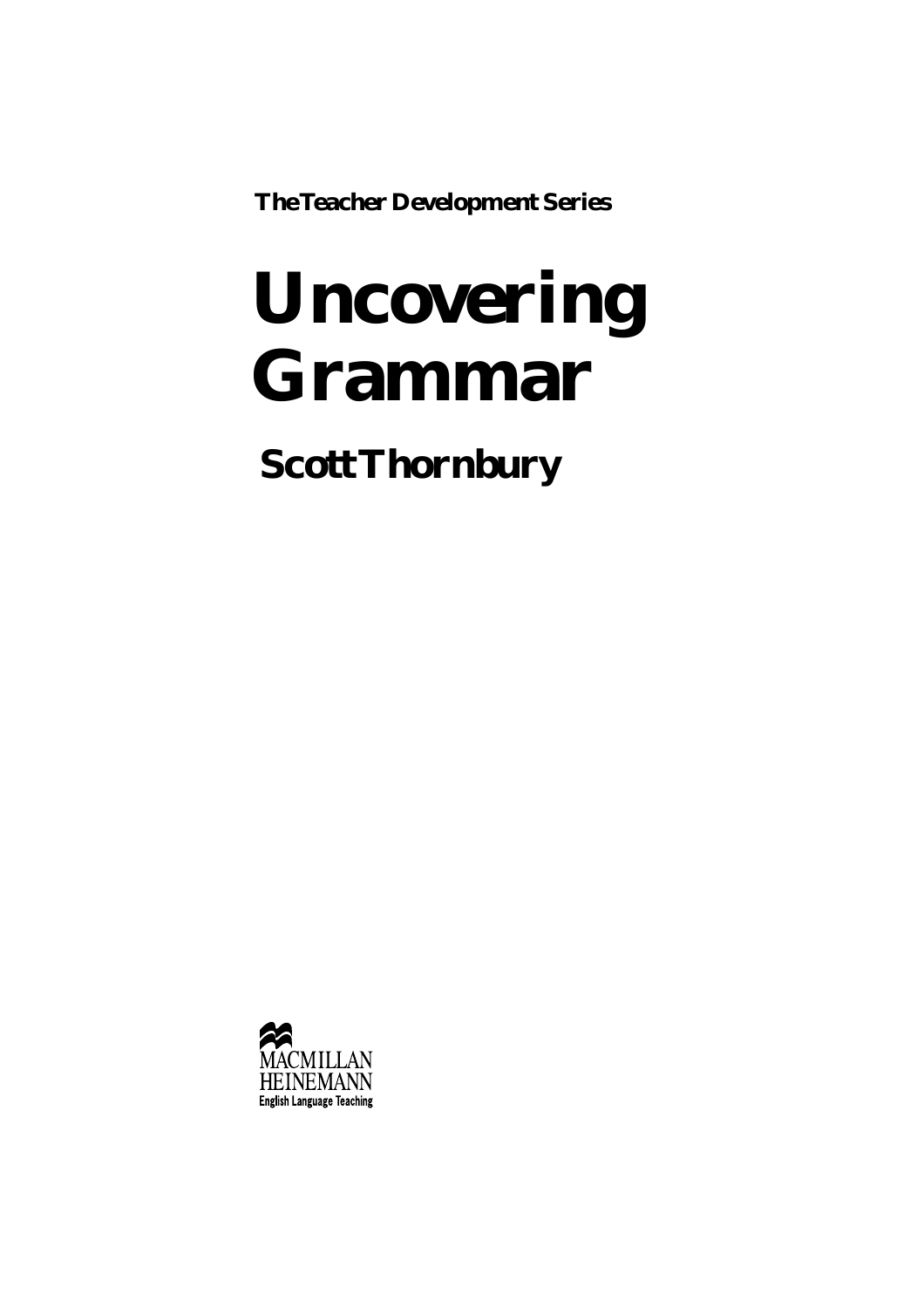Macmillan Heinemann English Language Teaching Between Towns Road, Oxford OX4 3PP A division of Macmillan Publishers Limited Companies and representatives throughout the world

ISBN 0 333 95282 0

Text ©Scott Thornbury Design and illustration ©Macmillan Publishers Limited 2001 Heinemann is a registered trademark of Reed Educational and Professional Publishing Limited

#### First published 2001

All rights reserved; no part of this publication may be reproduced, stored in a retrieval system, transmitted in any form, or by any means, electronic, mechanical, photocopying, recording, or otherwise, without the prior written permission of the publishers

Designed by eMC Design Commissioned illustrations by: Dave Pattison, Jim Peacock, Clyde Pearson, Andy Warrington, Geoff Waterhouse

The author and publishers wish to thank the following who have kindly granted permission to use copyright material:

Atlantic Syndication Partners on behalf of the *Evening Standard* newspaper for an extract from a news item published 10th July, 2000; Faber and Faber Ltd. for a quote from Choruses from *The Rock* by T.S. Eliot, included in *Collected Poems 1909–1962* (1963); Grimsby and Scunthorpe Newspapers Ltd. for two news items published in the *Grimsby Telegraph*; HSBC Holdings plc for an extract from the leaflet *Watch Your Cards* (October, 1992);The Industrial Society *Navigating Complexity* by Arthur Battram 1988, p51; Kingfisher Publications plc for the extract 'Meteor' from *Kingfisher Pocket Encyclopedia* edited by A. Jack (1983); Little, Brown & Co. (UK) for a short extract from *The Quark and the Jaguar:Adventures in the Simple and the Complex*, by Murray Gell-Mann (1995); Lowe Lintas Advertising Agency and Vauxhall Motors for an advertisement of the Astra GTE Convertible car; Market House Books Ltd. for an extract from*Who's Who in the Twentieth Century* edited by Asa Briggs (1999); National Centre for English Language Teaching and Research, Australia, for the dialogue extract from 'The language teacher as decision maker' by D. Nunan in *The Second Language Curriculum In Action* edited by Geoff Brindley © Macquarie University (1990); News International Syndication for the article 'Love takes flight' by Robin Young in *The Times*, 5th June, 1993, © Times Newspapers Limited; Oxford University Press for an extract from 'Maximising learning potential in the communicative classroom' by Kumaravadivelu in *English Language Teaching Journal*, Vol.47, No.1, pp 12–21 (1993); Palgrave Publishers Ltd. for an extract from 'Effects of task repetition: appraising the developing language of learners' from *Challenge and Change in Language Teaching* edited by J. and D.Willis, published by Heinemann (1996); Pearson Education Ltd. for the item 'grammar' from *Active Study Dictionary* and for an extract from *Language Teaching Methodology* by D. Nunan, published by Prentice Hall (1991); Penguin Books Australia Ltd. for two quotes from *The Penguin Book of Australian Jokes* by Philip Adams and Patrice Newell (1994);The Random House Group for the poem 'Walking at Dusk' from *Silence in the Snowy Fields* by Robert Bly, published by Jonathan Cape Ltd. 1955 and 1967; Rogers, Coleridge & White Ltd, London, on behalf of Stephen Pile for extracts from *The Book of Heroic Failures* copyright © Stephen Pile, 1979; SmartGroups Marketing for their advertisement published in *The Guardian*, 19th June, 2000;Virgin Publishing Ltd. for the extract 'Nowt Taken Out' from *Urban Myths* by Phil Healey and Rick Glanville (1996).

Whilst every effort has been made to locate the owners of copyright, in some cases this has been unsuccessful.The publishers apologise for any infringement or failure to acknowledge the original sources and will be glad to include any necessary correction in subsequent printings.

The authors and publishers would like to thank the following for permission to reproduce their photographs: Science Photo Library (front cover); Stone, p47

Printed and bound in Great Britain by Scotprint

2005 2004 2003 2002 2001 10 9 8 7 6 5 4 3 2 1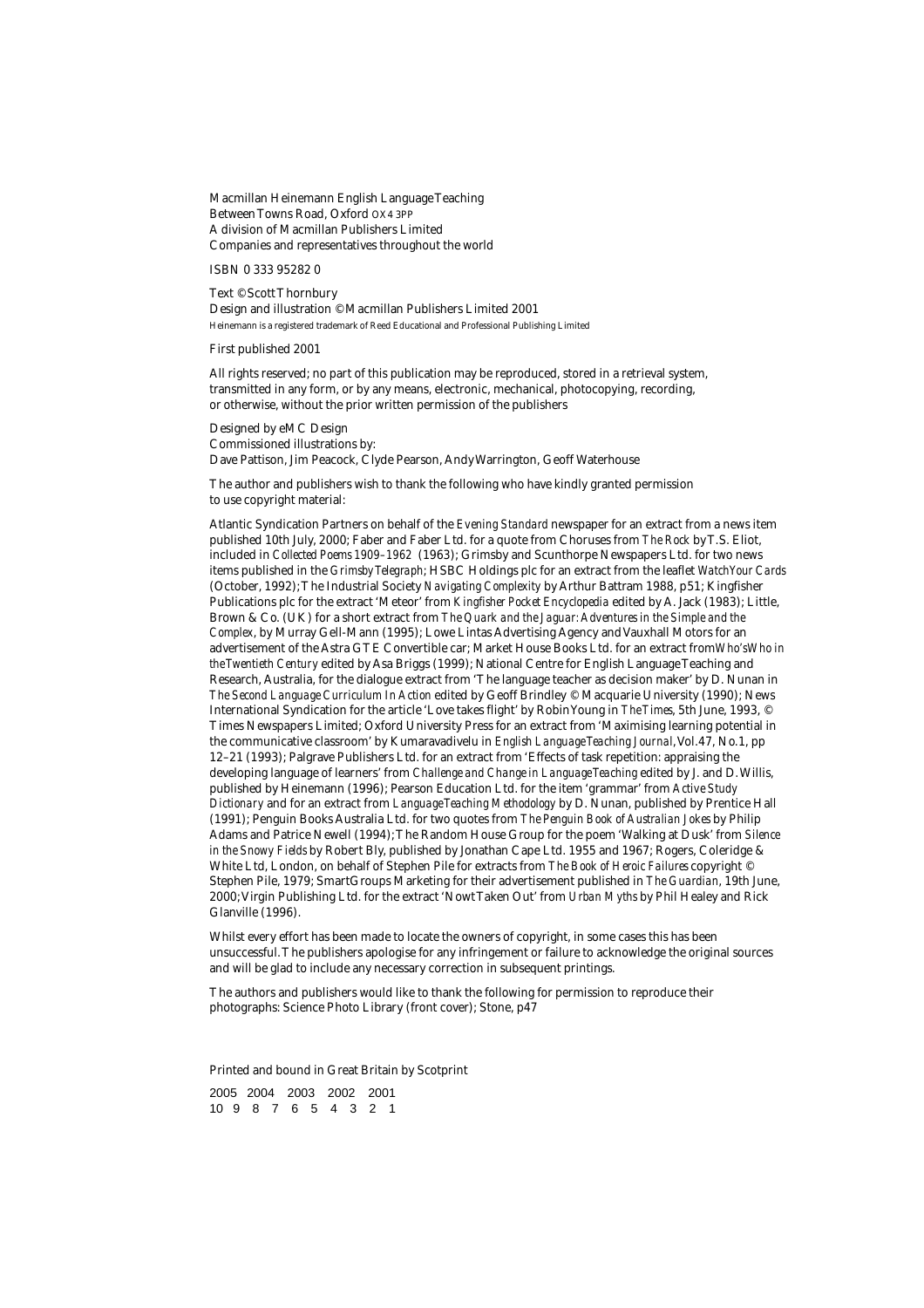# **Contents**

|        | <b>About the author</b>                   | iv  |
|--------|-------------------------------------------|-----|
|        | <b>The Teacher Development Series</b>     | V   |
|        | <b>Introduction to Uncovering Grammar</b> | vi  |
| Part 1 | <b>Uncovering grammar</b>                 |     |
|        | <i>Chapter 1</i> Grammar as process       | 1   |
|        | <i>Chapter 2</i> Learning to grammar      | 15  |
|        | <i>Chapter 3</i> Noticing grammar         | 31  |
|        | Chapter 4 Emergent grammar                | 43  |
|        | Chapter 5 Process teaching                | 58  |
|        | <b>Part 2 Classroom activities</b>        |     |
|        | <i>Chapter 6</i> Grammaring tasks         | 81  |
|        | Chapter 7 Consciousness-raising tasks     | 100 |
|        | Chapter 8 Grammar emergence tasks         | 109 |
|        | Index                                     | 122 |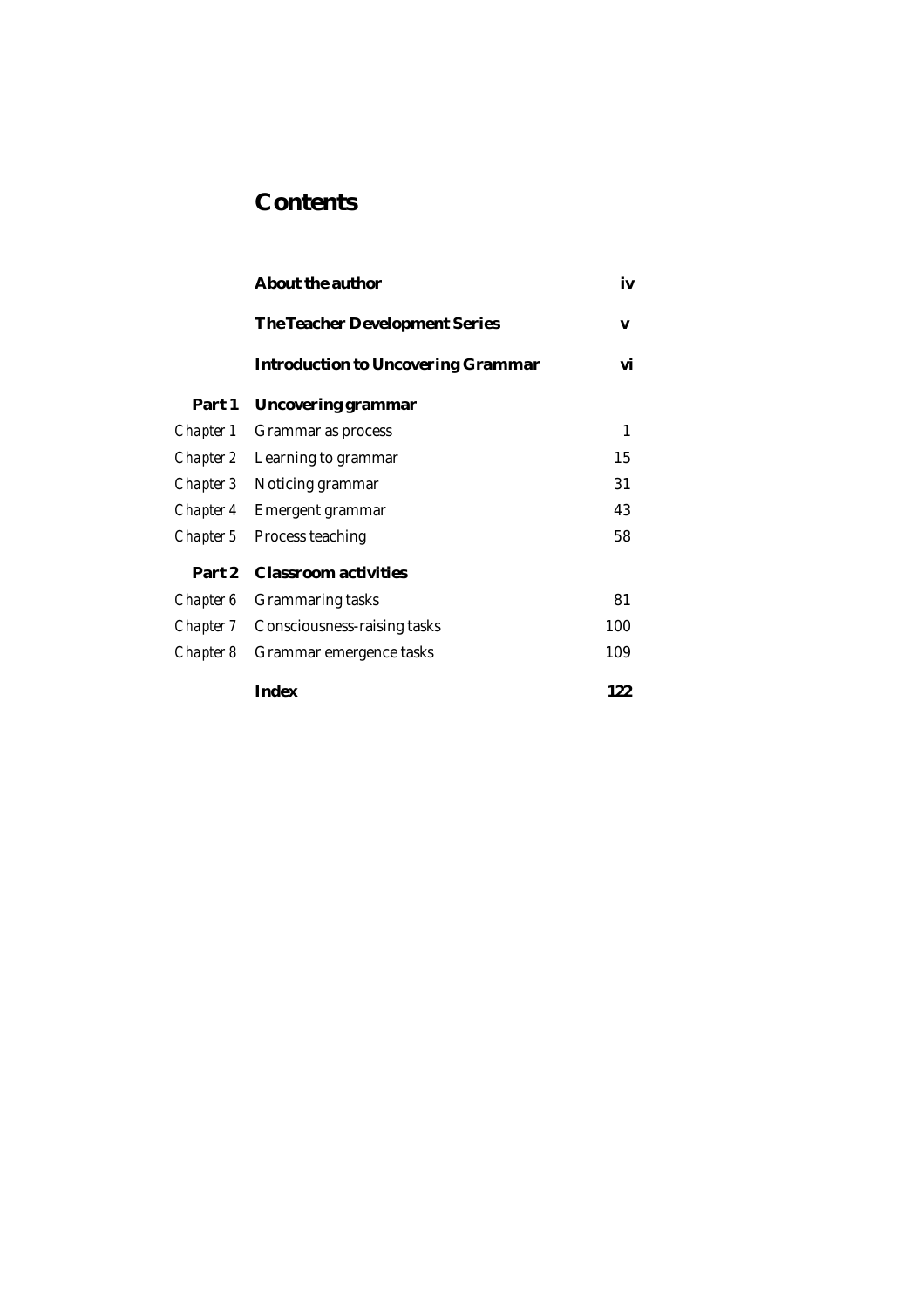# **About the author**

I work in Barcelona, where I divide my time between teacher training and writing. I also serve on a number of boards under the UCLES CILTS schemes. I have taught and trained teachers in Egypt, the UK and New Zealand, as well as in Spain. I have an MA in TEFL from the University of Reading, as well as the RSA/UCLES Diploma. I have been involved in a number of course book projects, as well as having written three books on the subject of language teaching (including this one). I am presently writing a book on vocabulary, co-writing one on conversation, as well as co-editing a book on critical pedagogy.

## **Thanks**

This book, like its subject, more or less emerged, and I can't always trace to their source all the tributaries that have fed into it. Books and articles that have influenced me are mentioned in footnotes. But it's often been the conference workshops and short courses I've attended that have been more memorable, and hence more formative. For that reason, I particularly want to record my debt to Diane Larsen-Freeman, Peter Skehan, Rod Ellis, Leo van Lier, Martin Bygate, Dick Schmidt, Paul Nation, and Rob Batstone. (Of course, no blame should be attached to any of them for my uptake of their input.)

Closer to home, much chewing-of-fat with my workmates at International House, Barcelona, has helped uncover and scaffold my argument. For the same reason, I want to thank the members of the 'Dogme' discussion group – a truly emergent phenomenon. And a big thank you to Oliver and his class for their part in the process.The final product owes to the initiative, encouragement and insights of both Jill Florent (my commissioning editor) and Adrian Underhill (my series editor), as well as to the generous enthusiasm of Jim Scrivener and Tim Bowen, and to the truly inspired editorship of Alyson Maskell.To all of them my sincere thanks.

## **Dedication**

*For the staff and students of IH Alexandria,1980–85.*

*"It goes on being Alexandria still."*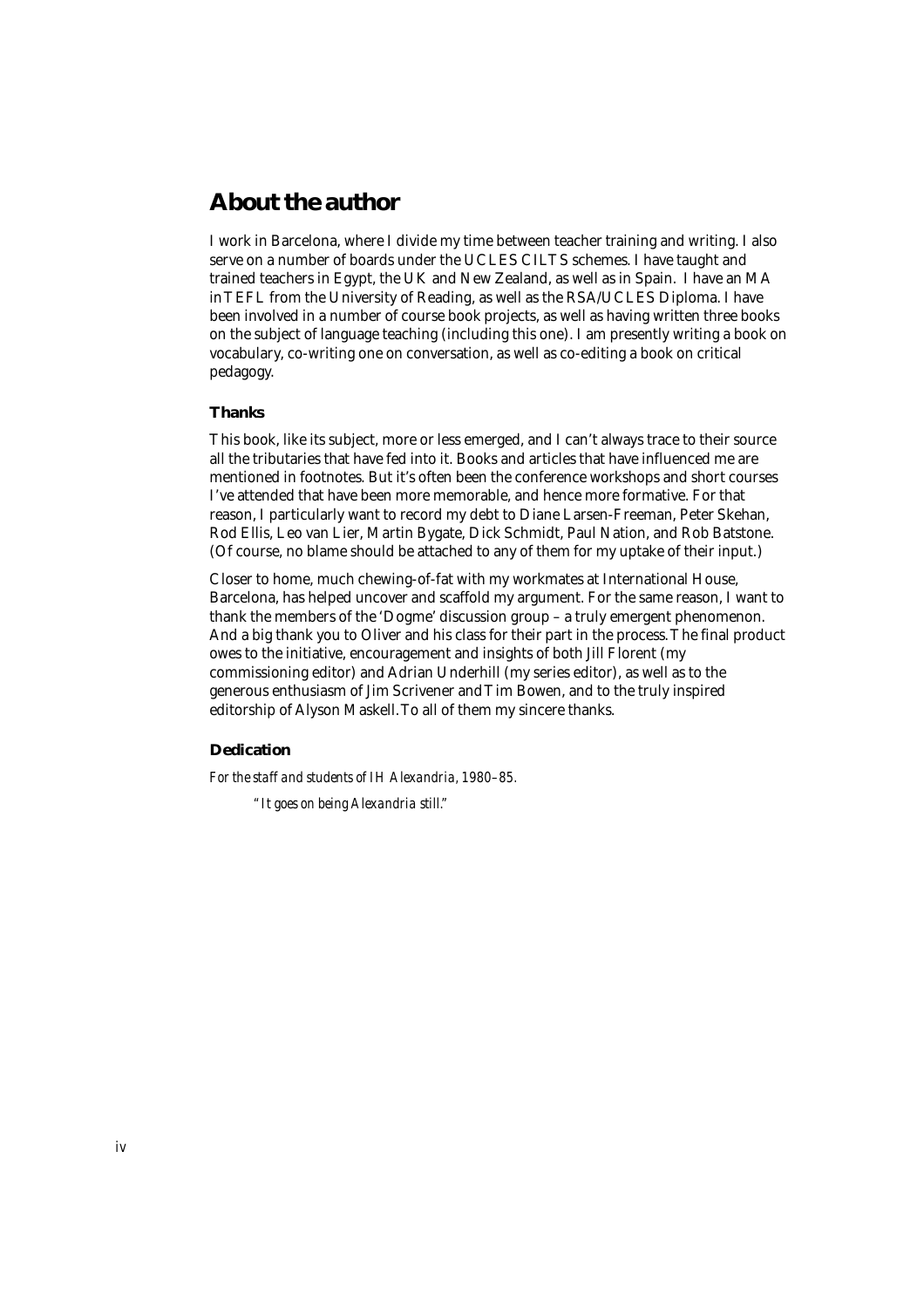# **The Teacher Development Series**

TEACHER DEVELOPMENT is the process of becoming the best teacher you can be. It means becoming a student of learning, your own as well as that of others.

It represents a widening of the focus of teaching to include not only the subject matter and the teaching methods, but also the people who are working with the subject and using the methods. It means taking a step back to see the larger picture of what goes on in learning and how the relationship between students and teachers influences learning. It also means attending to small details which can in turn change the bigger picture. Teacher development is a continuous process of transforming human potential into human performance, a process that is never finished.

The Teacher Development Series offers perspectives on learning that embrace topic, method and person as parts of one larger interacting whole.We aim to help you, the teacher, trainer or academic manager to stretch your awareness not only of what you do and how you do it, but also of how you affect your learners and colleagues.This will enable you to extract more from your own experience, both as it happens and in retrospect, and to become more actively involved in your own continuous learning.The books themselves will focus on new treatments of familiar subjects as well as areas that are just emerging as subjects of the future.

The series represents work that is in progress rather than finished or closed.The authors are themselves exploring, and invite you to bring your own experience to the study of these books while at the same time learning from the experiences of others.We encourage you to observe, value and understand your own experience, and to evaluate and integrate relevant external practice and knowledge into your own internal evolving model of effective teaching and learning.

*Adrian Underhill*

# **Other titles in the Teacher Development Series**

| Tim Bowen and Jonathan Marks          |
|---------------------------------------|
|                                       |
| <b>Graham Impey and Nic Underhill</b> |
|                                       |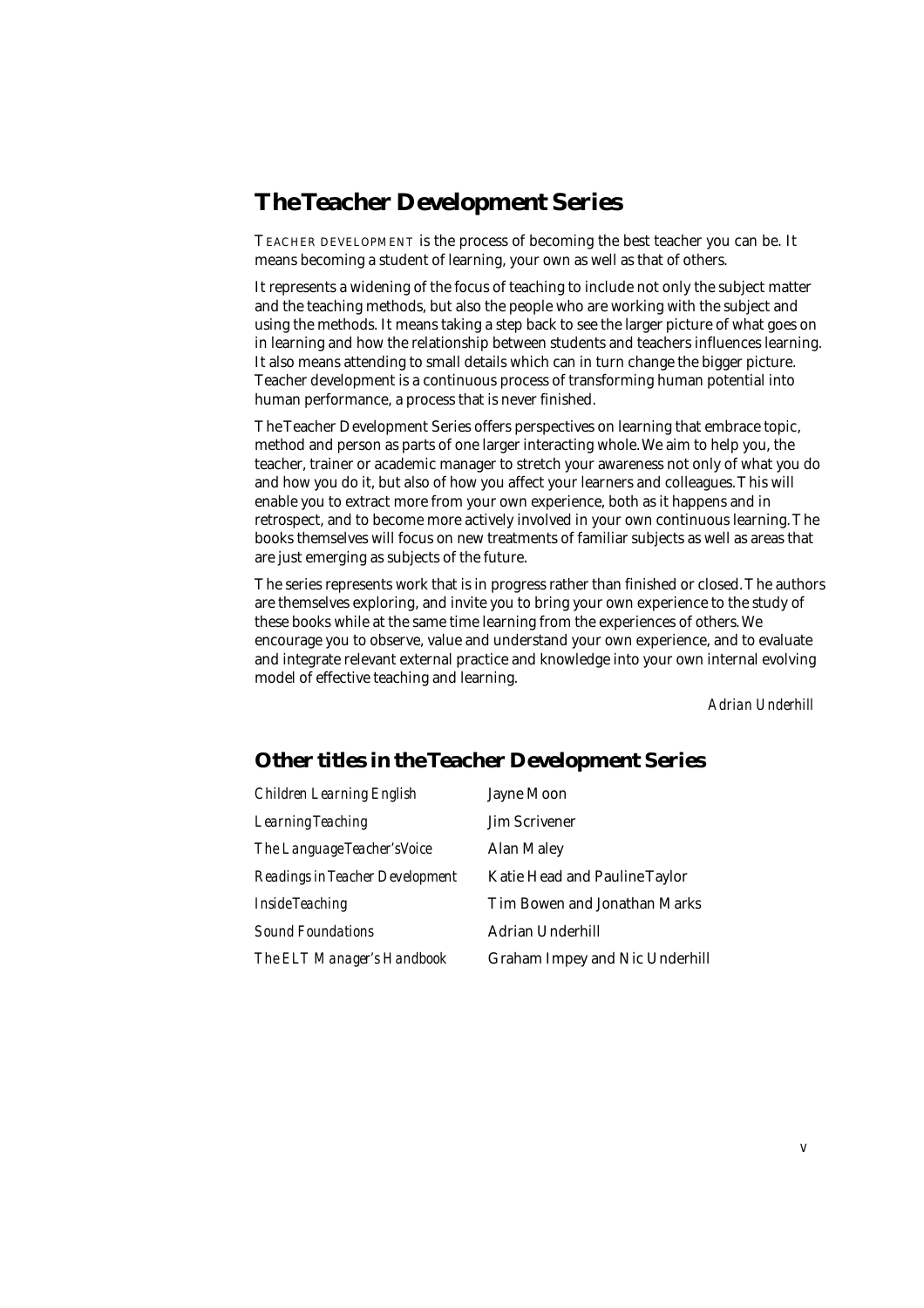# **Introduction to** *Uncovering Grammar*

Out of the slimy mud of words, out of the sleet and hail of verbal imprecisions... *There spring the perfect order of speech, and the beauty of incantation. (T.S. Eliot)* 

This is a book about grammar, but not so much a book about how to teach grammar as a book about how grammar is learned.There is a difference. I can teach you the subjunctive in Spanish – its forms and rules of use – and I can even do it with flair, humour, brilliance and insight. But this is no guarantee that you are going to learn it.You may remember me, the teacher, and the circumstances of the lesson.You may even remember some facts about the subjunctive itself.Traces of that memory of those facts may get you through the end-of-year exam. But, placed in a situation of real language use, can you access the subjunctive? Unlikely.

As second language learners we've all had that experience: fumbling an order for coffee in Portuguese or a timetable enquiry in Chinese. (After six years of school French I recently ordered a beer in a French café and got two, thanks to a poorly installed article system!) And yet a great deal of teaching carries on as if these language embarrassments were simply freak occurrences and still assumes that *I teach, you learn.* 

This book takes a different line. It looks at grammar not as an 'out there' body of language facts that have to be forced into the learner like stuffing into a chicken. Rather it assumes that grammar is a kind of organic process that, in the right conditions, grows of its own accord and in its own mysterious way.The key to success – and the indispensable role of the teacher – is providing those conditions.

So, this is a book about grammar, but definitely not about *covering* grammar in the traditional sense of 'Today's Tuesday so we're going to do the present perfect'. Nor is it a book primarily about *discovering* grammar – by means of language awareness activities, although awareness-raising certainly comes into it. Nor is it a book about *recovering* grammar – from where it has allegedly been side-lined by the so-called communicative approach. Rather, it is a book about *uncovering* grammar – letting the grammar out, placing one's trust in the emergent properties of language.

In Chapter 1 we take a look at the role grammar plays in 'perfecting' language, and I will argue that grammar is better considered as a dynamic *process –* for which we lack an adequate verb in English, although attempts have been made to supply one. In Chapter 2 I will suggest some activity types that may activate the 'grammaring' process.

Grammar processing ability may be acquired simply by hanging out with speakers of the language and wanting to sound like them. However, few learners have the time nor the motivation to trust to nature like this. Instead, they look to teachers to help them along and to cut corners. In Chapter 3 we look at ways that teachers can intervene in the acquisition of process grammar, and, specifically, at the role of feedback and attention.

In Chapter 4 I put the case for regarding grammar as an emergent process. Such a view calls for a rethink of classroom instruction.This does not invalidate the role of the teacher: on the contrary, the teacher plays a key role in the process of grammaring – but it is a role more facilitative than pedantic, more reactive than pre-emptive. In Chapter 5 we take a wider look at the implications of a process grammar view and conclude with some hints as to how a product approach to grammar and a process approach might be merged.

In Part 2 you will find a number of photocopiable worksheets, with suggestions as to how they may be used, in order to put into practice some of the ideas in the book. But, remember, your best resource is yourself and your learners – and the interaction between you. Make discourse your resource: nothing more is needed in order to free the grammar.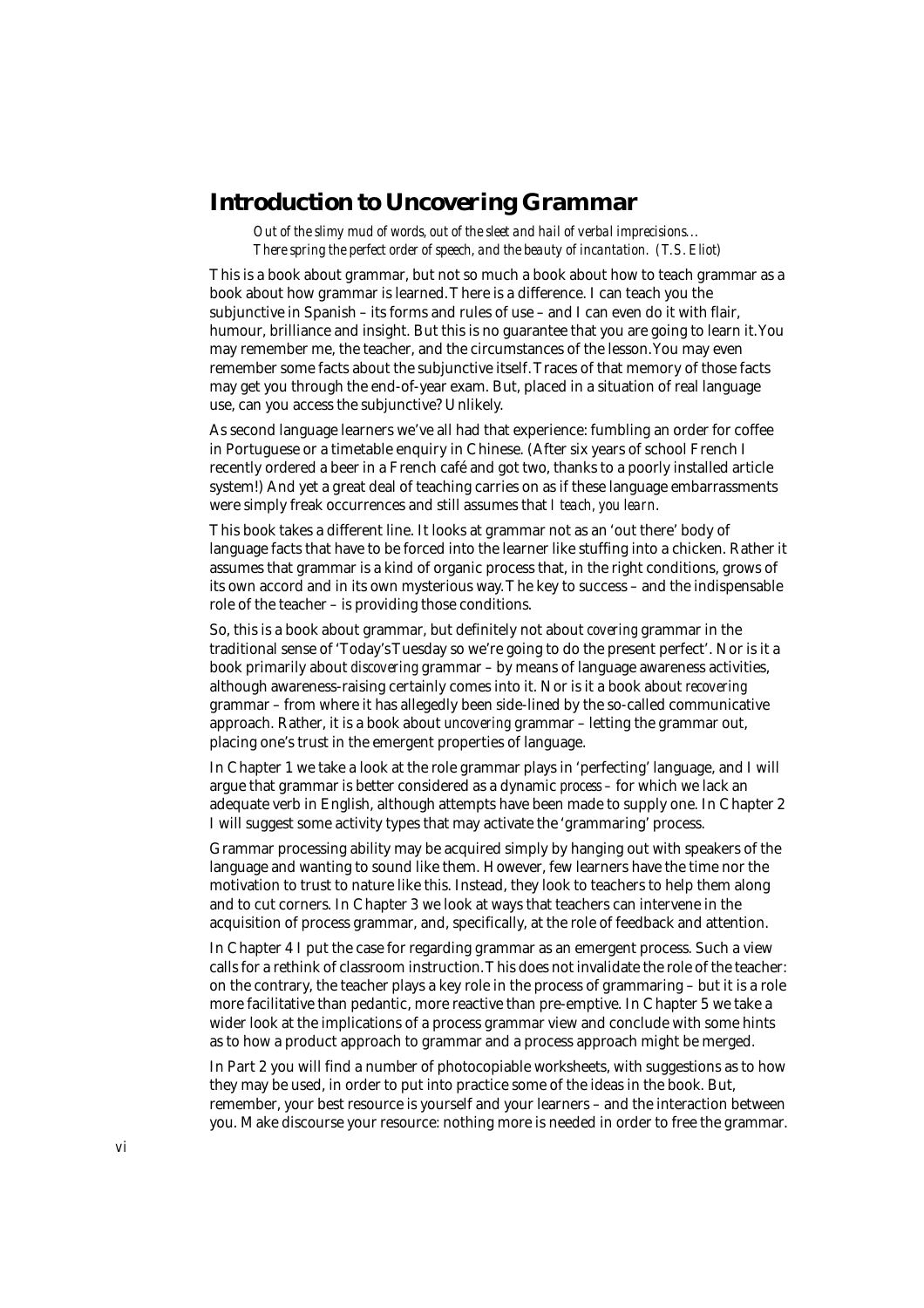Is grammar a *thing* or is it something that *happens*? This chapter will argue that maybe it is a bit of both.When we describe language, as in the *grammar of English*, grammar is more noun-like than verb-like. It is a body of facts about the language: 'The present perfect is formed by the auxiliary *have* plus the past participle', etc. On the other hand, when we *use* language in real communication, grammar manifests itself in ways that seem to have little to do with the conscious application of these linguistic facts. Grammar seems to be more like a process, whereby shades of meaning are mapped on to basic ideas. It is a process for which we need a verb – something like *grammaring*.The verbiness of grammar, then, is the subject of this chapter: grammar as a *doing* word.

## **Grammar, grammars and grammaring**

According to this dictionary definition<sup>1</sup>, there are at least two senses of the word *grammar*. Language teaching is generally concerned with the former – uncountable – meaning of grammar.That is, grammar as a system of rules (or patterns) which describe the formation of a language's sentences. (But note that this definition will be reworked in Chapter 4, to take into account the *learner's* grammar.)

**grammar** /˘ grœm´r/ n **<sup>1</sup>** [U] (the study and use of ) rules by which words change their forms and are combined into sentences: *I find German grammar very difficult.* | *You must try to improve your grammar*. **2** [C] a book which teaches these rules: *This is the best Italian grammar I've seen.*

You'll note that, according to the dictionary

definition here, grammar in both its senses is a *noun*: a grammar, your grammar, etc. Nevertheless, the focus of this first chapter is to argue that grammar is in fact a *verb*. Or, at least, that there should be a verb *to grammar*, to go along with the noun *grammar*. Just as there is a verb *to rain* to go along with the noun *rain*. Or *to walk* and *a walk.*

In other words, grammar is not simply a thing. It is also something that you *do*. Or (as we shall be arguing later) something that – in certain conditions – *happens*.

To use an analogy: an omelette is the product of a (relatively simple but skilful) process involving the beating and frying of eggs.The process and the product are clearly two quite different things, and we could call one *making an omelette* (or even *'omeletting'*) and the other *an omelette*. Similarly, the grammar that a linguist might identify in a statement like *If I'd known you were coming,I would have baked a cake* or *Mary had a little lamb* is the result of a process – in this case an invisible mental one. Again, we need to maintain a distinction between the product and its processes of creation.

To take the analogy one step further: to someone who had never seen an omelette being made, it might be difficult to infer the process from the product.They would be seriously mistaken if they thought that making an omelette was simply a case of taking a lot of little bits of omelette and sticking them together. So, too, with grammar.What you see and how it came to be that way are two quite different things. It would be naïve to suppose that the fluid production of a sentence like *If I'd known you were coming,I would have baked a cake* results from the cumulative sticking together of individual words or even of individual grammatical structures.The same goes for the way we learn languages in the first place. Inferring the process of language acquisition from its product (grammar) is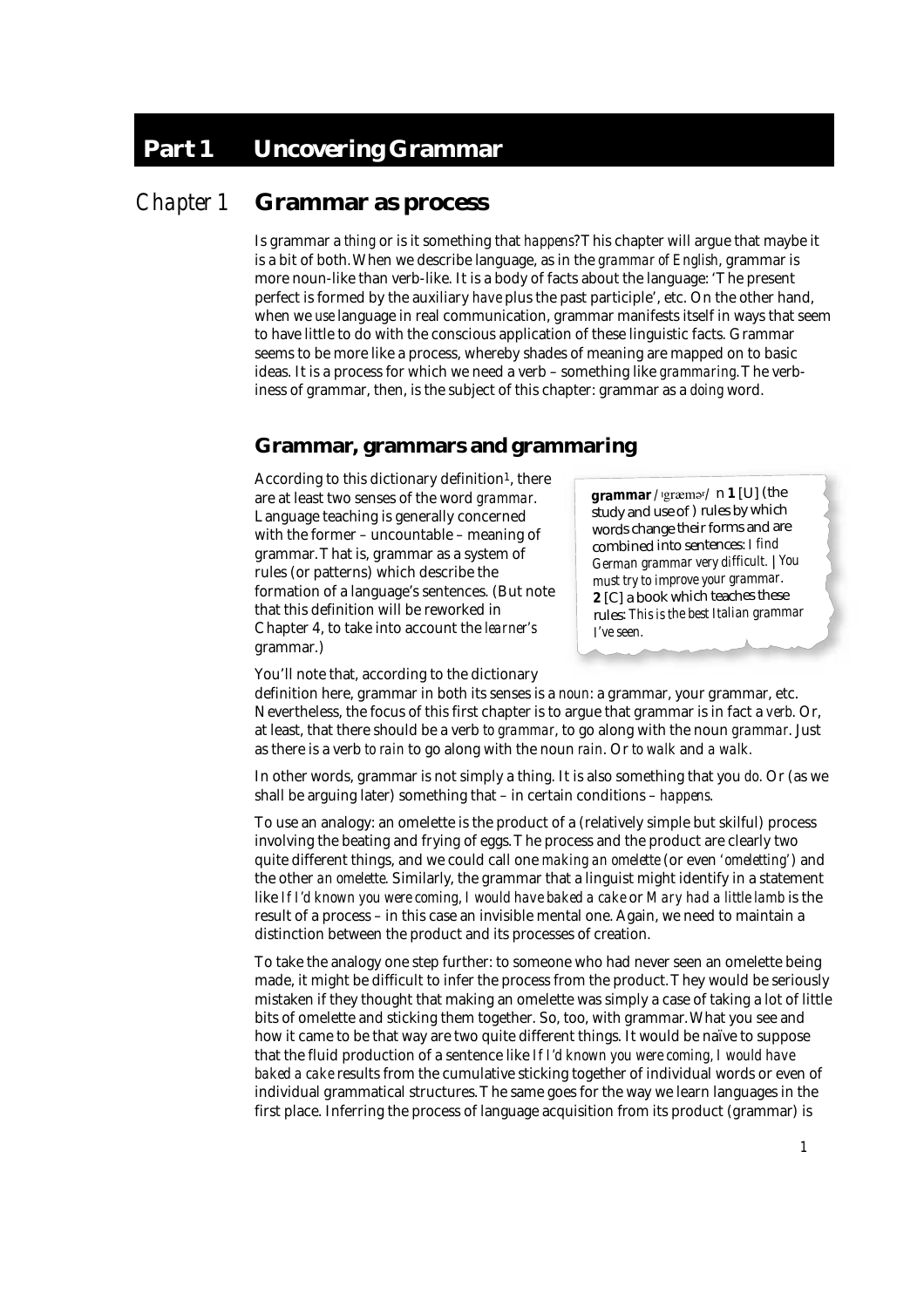like inferring the process of 'omeletting' from the omelette. Or, for that matter, inferring the chicken from the egg.

Yet a basic assumption behind a great deal of language teaching is exactly that: if you teach the product, the process will take care of itself. 'This is an omelette. I cut it in bits. You can see what it looks like from the inside. OK. Are you ready? Now make one!' This is what I call the 'Humpty Dumpty Fallacy'. Just to remind you:

All the King's horses and all the King's men Couldn't put Humpty together again.

The language teaching equivalent is: I, the teacher, will cut the language into lots of little pieces – called *grammar* – so that you, the learner, will be able to reassemble them in real communication.Thus: conjunction *if* + subject pronoun + past perfect (consisting of past auxiliary *had* + past participle), followed by nominal *that-*clause, consisting of... etc, etc.What happens, of course, is that learners take these little bits of grammar description and try to stick them together, and then wonder why they can't produce sentences like *If I'd known you were coming,I would have baked a cake.* It ignores the fact that the product and the process are two quite different things – that there is *grammar* and there is *grammaring*, and the latter is not easily inferable from the former. In short, a description of used language is not the same as language being used.

So, whereas *grammar* (uncountable) is the rules that describe language, and *a grammar* (countable) is a book containing these descriptions, both these meanings represent a product view of grammar.What this chapter – indeed this book – will argue, is that we need to combine this with a *process* view of grammar. In short, we need new metaphors for grammar.

## Discovery activity

Here are some more metaphors that have been used about *grammar*. What assumptions underly them? How useful could they be?

- 1 Grammar is the *glue* that holds language together.
- 2 Grammar is the *engine* that drives language.
- 3 Grammar is a *map* of the language.
- 4 Grammar is *hard-wired* in the brain.
- 5 Grammar is both *particles* and *waves*.
- 6 Grammar is the *highway code* of language.

Can you add any others?

## Commentary ■ ■ ■

Most teachers I have done this task with make reference to the cohesive and structural nature of grammar. Grammar is language's *glue,mortar,bones,building blocks,foundations,* etc, suggesting that without it the language falls apart or collapses. Such teachers view the teaching of grammar as an essential, often preliminary, stage: 'It's the structure on which you hang the rest of the language.'The image of grammar as a machine, or an *engine*, generating language, is a suggestive one and attests to grammar's creative and productive function. One teacher compared grammar to the body's DNA: 'It carries the code of language so that an infinite number of sentences can be produced and understood.' Others see grammar as a set of rules or prescriptions (*a map,guide book, highway code*). Such metaphors lend themselves to a prescriptive view of language teaching: 'It's what you should know if you want to speak correctly.'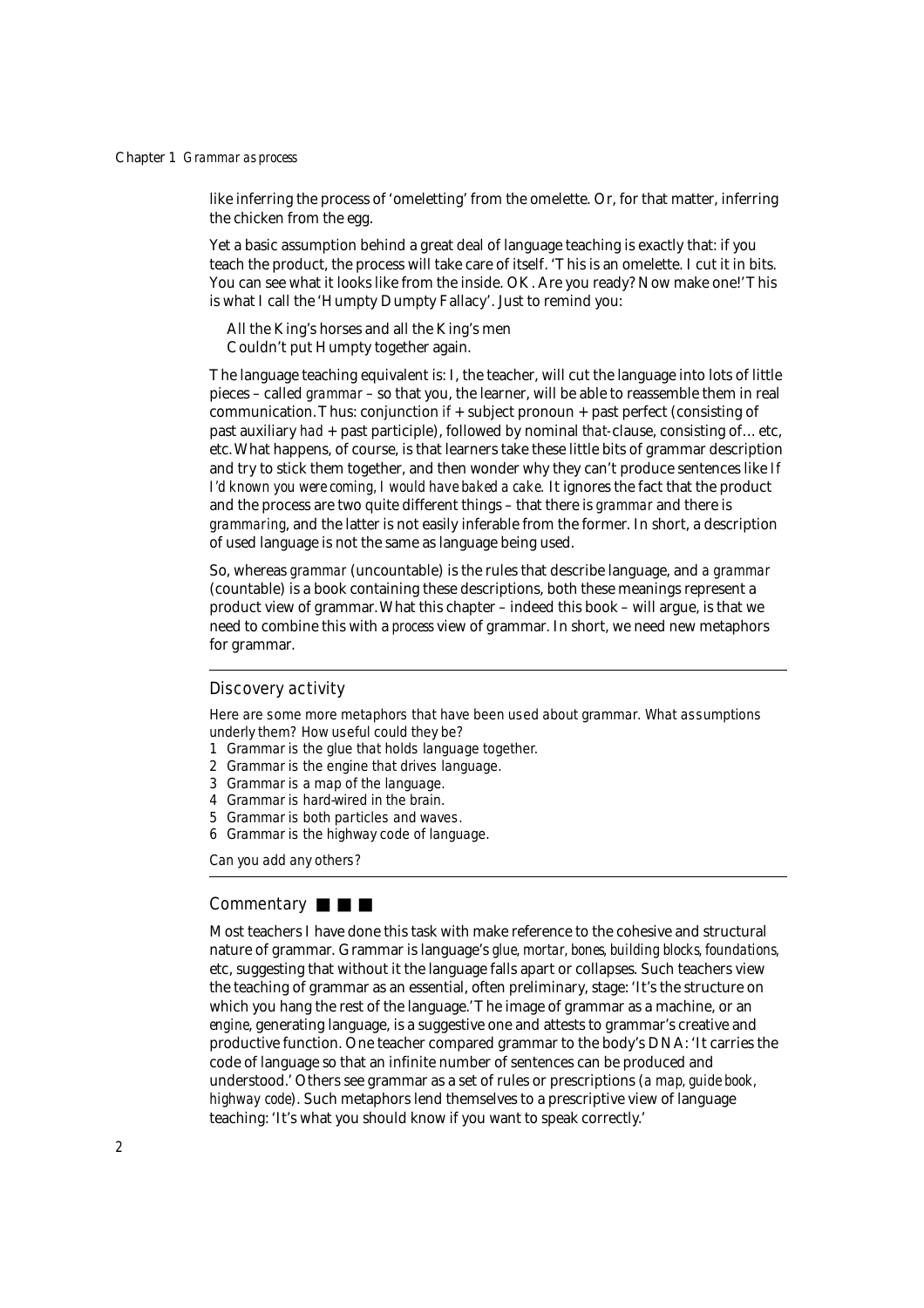Teachers and coursebook writers commonly talk about grammar as a series of *items* or *points*: an 'atomic particle' view of language. Such a view is ideal if you have to parcel the language up for teaching purposes. A different set of metaphors derives from the patterned and interconnected nature of grammar: that it ripples through the language in *waves*, or that it is a *network*. One teacher likened grammar to the *Dance of Shiva*: 'the image of the god's rhythmic activity as the source of all movement in the cosmos – and in language'. As we shall see in Chapter 4, this metaphor fits comfortably with a view of grammar as a complex, adaptive and emergent phenomenon. ■

## **Grammar in action**

Let's have a look at a bit of language in action. Here is an exchange between two people having breakfast together.Your job is to identify the grammar.

- A Coffee?
- **B** Please.
- A Milk? Sugar?
- B No milk. One sugar.
- Thanks.
- A Toast?
- **B** No thanks.
- $\Delta$  Juice?
- B Mmm.

Not much grammar, is there? At least, not much grammar of a conventional kind.There are no verbs, for a start, so there are no verb endings (work*s*, work*ed*, work*ing*), a feature of grammar we commonly associate with highly inflected languages such as Spanish or Turkish. (This area of grammar is known as *morphology* – literally, the study of forms.) And, in the dialogue, each person's utterances (you can hardly call them sentences) are one word, at the most two words, long. So there is not much of the grammar of word order either – what is called *syntax*. In other words, there is little or no grammar of the morphological or syntactical kind. In fact, this exchange operates almost entirely on the word (or what is called *lexical*) level.

(Of course, intonation has an important part to play too. Consider the difference in meaning between *Juice* **D** and *Juice* **0.**)

It would seem, therefore, that for certain kinds of communication, grammar takes a back seat. Later on we will look at why this is so. But first, let's see what happens when we put the grammar back in. Compare this exchange with the first one:

- A Would you like some of this coffee?
- B Yes, I would like some of that coffee, please.
- A Do you take milk? Do you take sugar?
- B I don't take milk. But I will take one sugar, thanks.
- A Would you like some of this toast?
- B I'd prefer not to have any of that toast, thanks.
- A Can I offer you some of this juice?
- B Yes, I would like some of that juice.

Does this strike you as unnecessarily wordy and even pedantic? In fact, it's the sort of conversation you might find in an old-fashioned coursebook. Not only do the speakers seem excessively polite, but B's answers, in particular, seem repetitive and redundant. Moreover, they often seem to be using words where, in real life, a gesture would do the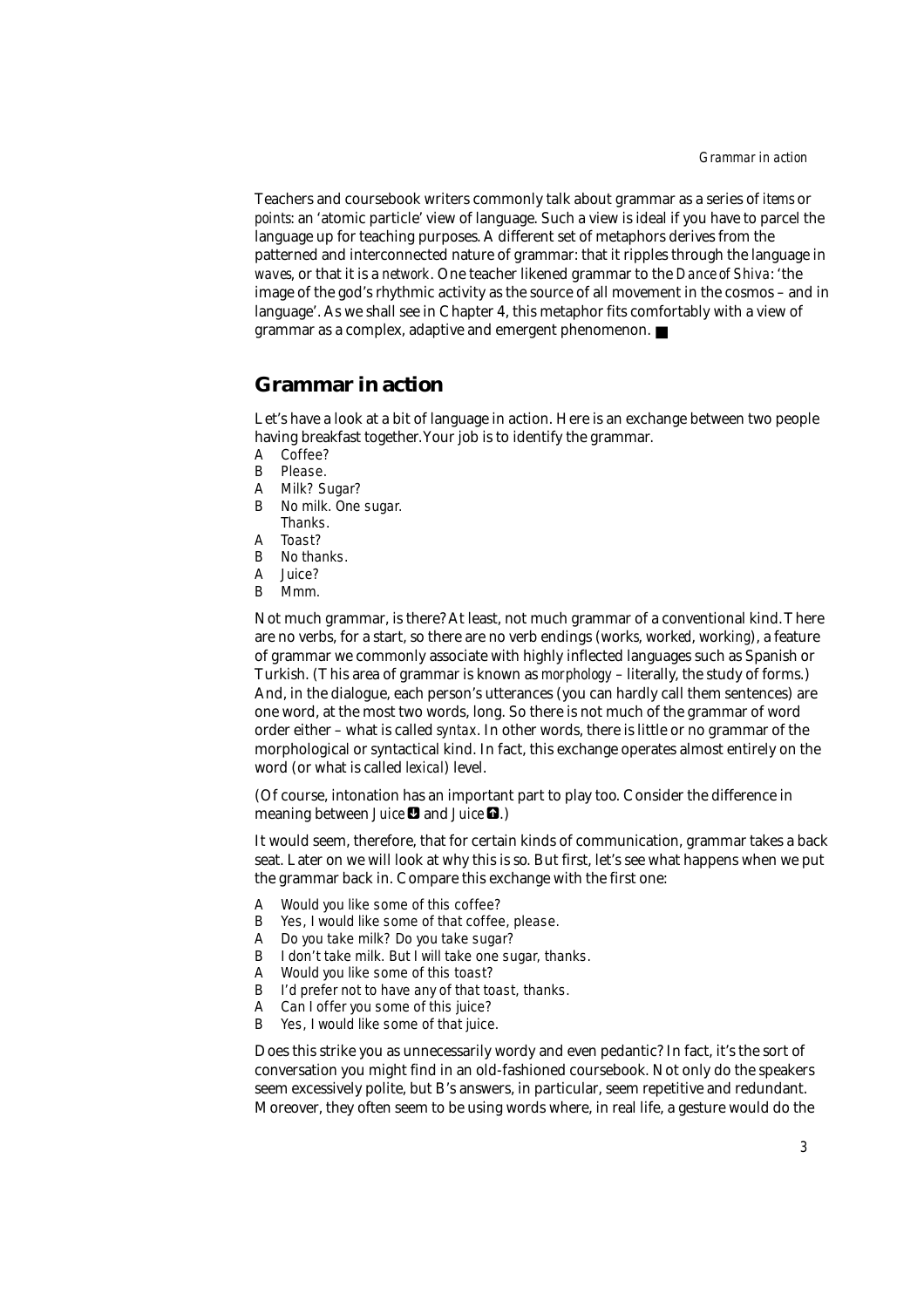job just as well. It's as if the conversation were taking place between two excessively polite and partially-sighted people. As we shall see, there is a close connection between grammar and formality, on the one hand, and between grammar and context, on the other.

## **Language without grammar**

But before we look more closely at how grammar relates to context factors, let's go back to 'grammarless' language.We said that, for certain kinds of communication, grammar seems to be almost redundant. But for what kinds of communication? Well, consider the following.Why are they all light on grammar?

- 1 NO PARKING
- 2 THREE SHARE LOTTERY FORTUNE
- 3 'Tickets, please.'
- 4 'Annie, Sunday then. See you there. Tell Jack. Tom.'

Like the *Coffee? Please* conversation, all of these short texts are very thin on grammar.We will take each in turn and show how they support a view of language and of language learning that sees grammar as a process – or, to be more precise, a linguistic procedure for dealing with *distance*.

## **1 NO PARKING**

There are clearly strong practical reasons for keeping this message as short as possible. 'You are kindly requested not to park here' would occupy too much space on a sign to be visible at any distance. (Although I once saw a road sign in New York that read 'Don't even THINK of parking here!') The de-grammared nature of public signs and notices does mean that at times they are unintentionally ambiguous, as in these examples:

SLOW CHILDREN CROSSING

DOOR ALARMED

#### **HUMP**

Ambiguities like these suggest that operating on the purely lexical (word) level may have its problems. In the days when people still sent telegrams (which are good examples of language that has been pared of its grammar), the potential for ambiguity was often exploited. Cary Grant is alleged to have found, on his agent's desk, a telegram from a reporter that asked HOW OLD CARY GRANT? Not wishing his age to be divulged, he telegramed back OLD CARY GRANT OK, HOW YOU?

#### **2 THREE SHARE LOTTERY FORTUNE**

This is recognizably a newspaper headline, and headlines, like road signs, are highly constrained by the need to pack a lot of meaning into the shortest possible space. THREE PEOPLE HAVE EACH WON A SHARE OF A FORTUNE IN THE NATIONAL LOTTERY is more grammatical but it doubles the length of the headline, without adding anything that couldn't have been inferred, or that won't be dealt with in the story that follows.Typically, the first sentence of the story itself is the grammatical version of the headline, in which the meaning is 'unpacked' for the reader: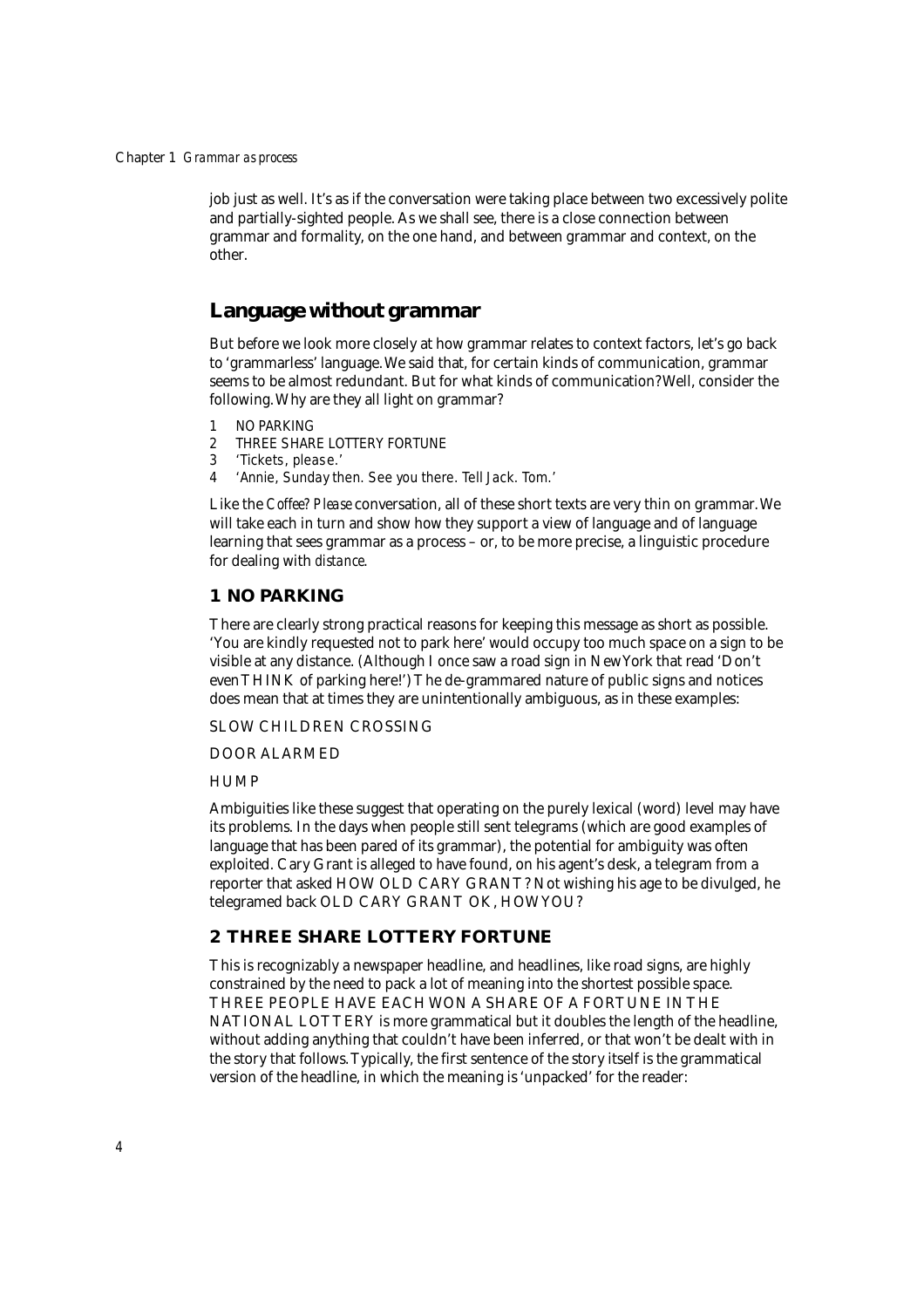*Language without grammar*

# SURFER SURVIVES WHITE POINTER SHARK ATTACK

A South Australian teenager has been attacked by a white pointer shark - and lived to tell the tale. Student Jason Bates, 17, suffered only minor cuts...

*Adelaide Advertiser*

Headlines, by virtue of being 'de-grammared', are also subject to different readings<sup>2</sup>:

# **AIR FORCE CONSIDERS DROPPING SOME NEW WEAPONS**

**JERK INJURES NECK, WINS AWARD**

**CITY'S FIRST MAYOR TO BE BORN IN CUBA**

**DEFENDANT'S SPEECH ENDS IN LONG SENTENCE**

# **WOMAN OFF TO JAIL FOR SEX WITH BOYS**

But these are the exceptions. Normally, as with road signs, the reader doesn't have too much trouble 'unpacking' headlines.The words that have been taken out (such as articles and auxiliary verbs) carry little in the way of what is called 'propositional meaning'. Propositions (ie the main ideas) are typically encoded in nouns, verbs, adjectives, etc. Grammatical words, on the other hand, function to knit the propositions (ie the main ideas) together.When nouns are left out of headlines (as, for instance 'people' in THREE SHARE LOTTERY FORTUNE) the reader's common sense fills in the gap.The writer of the headline assumes a level of shared knowledge about lotteries that makes it unnecessary to spell out the details. Only a reader unfamiliar with what lotteries are and who wins them would be wondering 'Three what? Retired postmen? Sheep dogs?'

Discovery activity

What is missing from these headlines? What knowledge does the writer assume is shared?

# **TWO DIE AS MOB ATTACKS JAPANESE TOUR GROUP**

**ETON BOY EXPELLED AFTER MAY DAY PROTEST** 

# **MEN NOW LIVING FIVE YEARS LONGER**

COCKROACH CAPABLE OF FEELING PAIN, SAYS STUDY

# **GAME PARK ANIMALS KILLED 'FOR FUN'**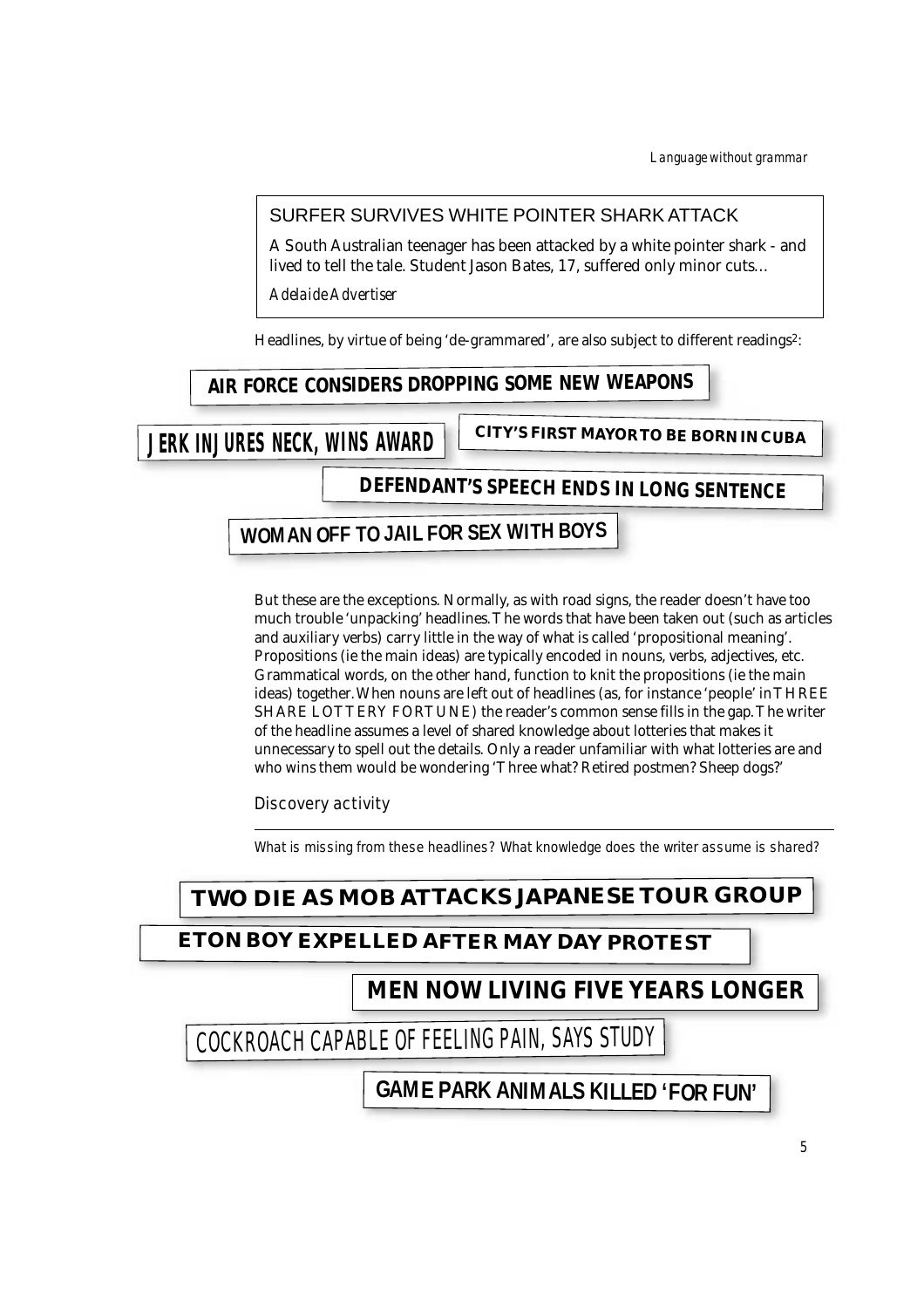## Commentary ■ ■ ■

An expanded version of each of these headlines would include the missing articles (*a mob,an Eton boy,the cockroach,* etc) as well as the auxiliary verbs and the verb *to be* (*men now are living...an Eton boy has been expelled...the cockroach is capable...*). Also some 'taken-for-granted' content words and clause elements have been left out (*two people die...Men are now living five years longer than they used to...*). Notice that, in these last two examples, the writer is assuming shared knowledge: that tour groups consist of people, and that average life expectancies are often compared with past averages. An alternative, but less likely, reading might be that *men are now living five years longer than women,* so the headline is not entirely unambiguous.The final headline is ambiguous, since it is not clear whether *killed* forms part of an active or a passive verb phrase. However, if it is an active verb it is in the past, suggesting a reference to a specific incident, which somehow seems unlikely. (Compare GAME PARK ANIMALS KILL 'FOR FUN': the use of the present sets up an expectation that the article is a report of a scientific study.) ■

#### **3 'Tickets, please'**

Because a lot of language use takes place in fairly routine and predictable situations, we are used to assuming a high degree of shared knowledge with other speakers.This in turn means that there is little need to be very explicit. It explains why ticket collectors can get away with requests like 'Tickets, please' or even 'Tickets'. Passengers on buses or trains are already in a context which primes them to fill in the gaps ('Can you show me your tickets, please?'). It is unlikely that they would fill the gap with 'Have you seen my tickets?' or 'What is the French for tickets?', inferences that might be quite plausible in different contexts.

By the same token, passengers on a bus would be hard pressed to make sense of the ticket collector saying 'scalpel', whereas an assistant surgeon in an operating theatre would be able to make perfect sense of it. In other words, the context creates shared expectations that reduce the need for language, and for grammar in particular. Just as we saw with the *Coffee? Please* conversation, when speakers are referring to things that are in the immediate physical context, words, intonation and gesture are often enough to convey meanings precisely and unambiguously.

When the references contained in the propositions extend beyond the immediate context, however, lexical language becomes less effective.This is where we need to start enlisting grammar. Imagine, for example, the surgeon has left the scalpel at home, and phones home for it. 'Scalpel!' will no longer do. It makes too many assumptions regarding the state of the listener's shared knowledge. (It also will come across as rather impolite if the person who answers the phone is not a close family member or friend: more on politeness later.) The surgeon will need to flesh the message out along the lines of 'Can you bring the scalpel I left next to the clock on the mantelpiece over to the hospital fairly quickly?' And, if no one is at home and the surgeon has to leave a message on the answerphone, the message will be more complicated still.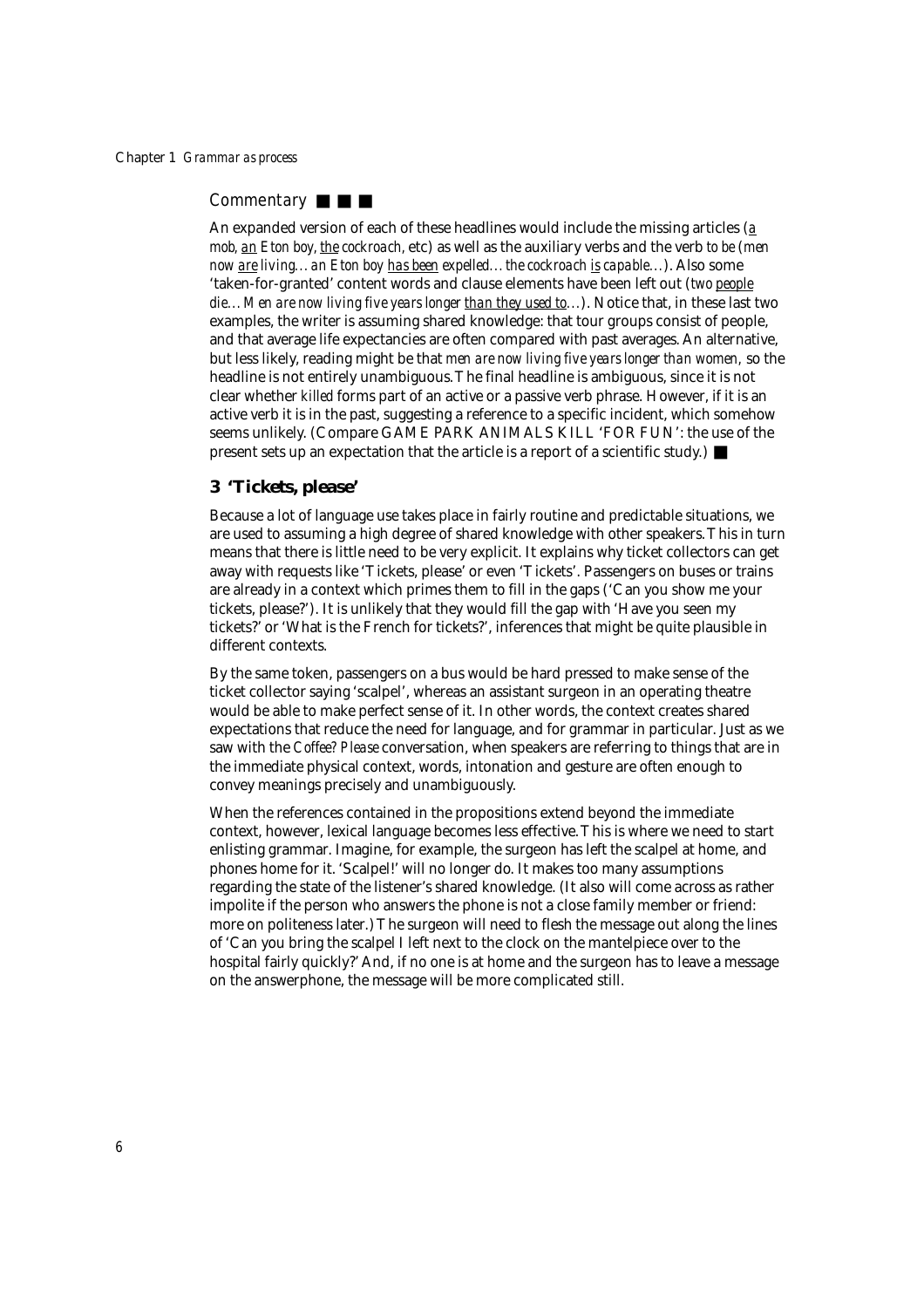We can illustrate these contextual layers quite simply like this:



#### *Diagram 1*

As we move from the immediate space-time context to the distant space-time context, we create the need for more grammar.

#### *Diagram 2*

There is another kind of distance: the difference between the real and the unreal. Imagine the surgeon never had a scalpel but wants to express the wish for one: *If only I had a scalpel...If I had a scalpel I would...*

Hypothetical (or unreal) meaning creates a kind of cognitive distance and requires more grammar work.The two kinds of context (space-time and reality) can, of course, be combined: *He wished he'd had a scalpel yesterday...*

We can thus draw a simple rule-of-thumb: the more context, the more shared knowledge, and hence the less need for grammar.The bigger the knowledge 'gap', the more need for grammar. A good example of how this works in practice is in the exchanges between air traffic controllers and pilots, examples of which are given in an article by Mell3. Normally, these exchanges are of a very routine and linguistically simple nature:

Pilot: Paris. Good afternoon. Jetset 762. Level 370. On course Deauville.

Despite the physical distance separating speaker and listener, the knowledge gap is very narrow: the content and form of the message are both extremely predictable. It is only in the event of a problem that the language leaps up several notches in terms of complexity, as this example demonstrates:

Pilot: I've got an emergency. Short on fuel and I'm steering to the beacon on 112.3, and I've been told to tune on to the IFR to get me to an airfield. I have less than 15 minutes fuel supply, sir.

Compare this with the following account, in which an air stewardess who attempted to break up a brawl on a flight, adds both temporal/spatial and hypothetical distance to her account:

I was terrified ... The threat was that they were going to get that black gentleman and, if I was not there, they would have gone over and a fight would have broken out. I was worried if the windows would be kicked out, the aircraft damaged, and if we had had a fight, we had not got the facilities to stop it and there might be injuries to the passengers and other crew members. **London Evening Standard**

There's so much grammar in this text that it overflows!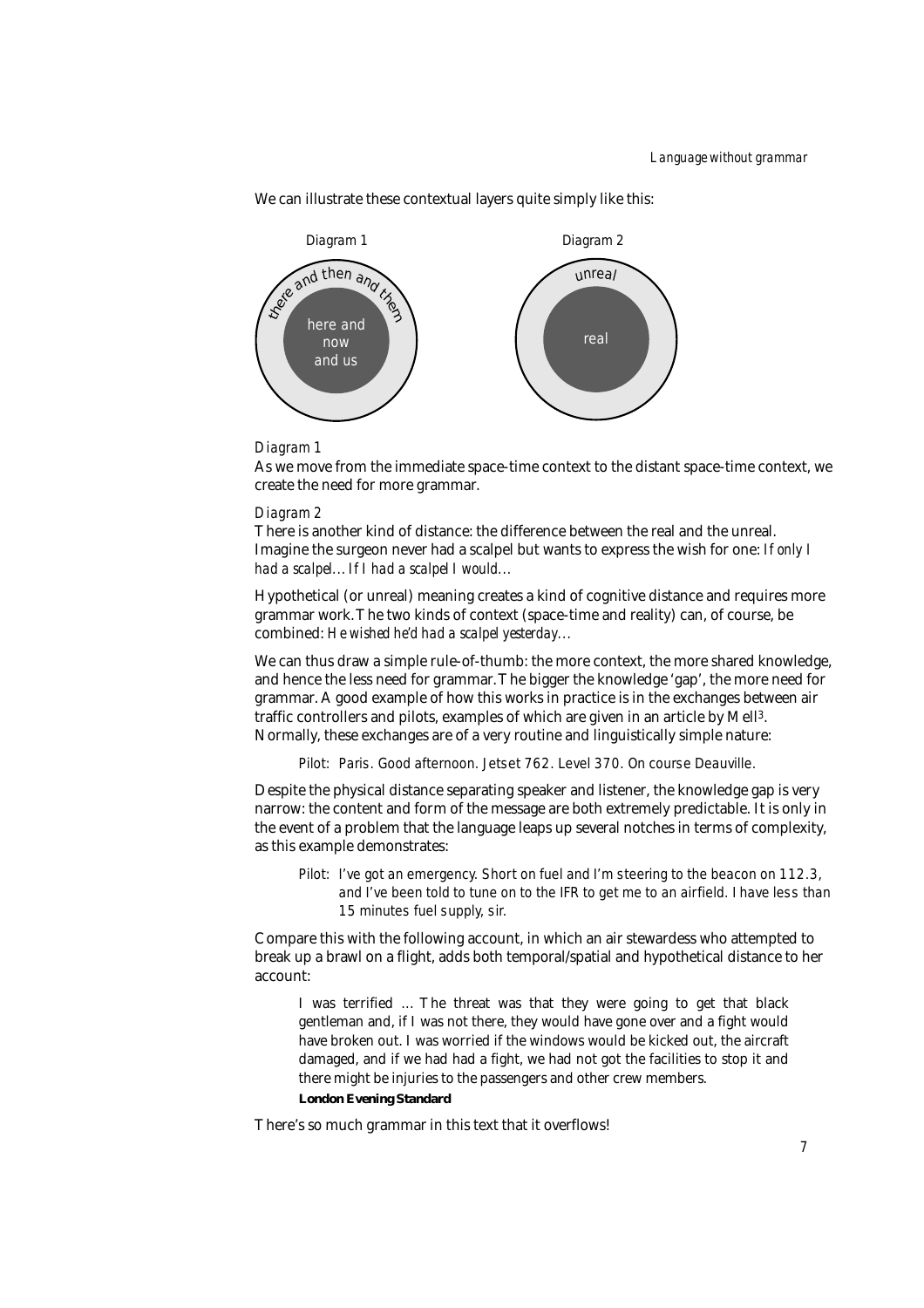## **4 'Annie, Sunday then. See you there.Tell Jack.Tom.'**

This started life as a written message – possibly an e-mail. On its own, its meaning is difficult to unpack: where, for example, is *there*? Tell Jack what? Clearly, the message is part of a sequence of messages – the *then* in *Sunday then* (meaning *in that case*) suggests some kind of reference to Annie's previous message. Shared knowledge between reader and writer is high. Moreover, no time is lost in formalities (such as *Dear Annie...please be so kind as to tell Jack...* etc), suggesting that writer and reader share the same social space – they are familiar, if not family. In other words, there is no social distance.This suggests another role for grammar. Compare, for example, this e-mail message I received while writing this book:

Dear Professor Thornbury,

My name is Naraporn Chan-Ocha from Bangkok, Thailand. I'm a committee member of IATEFL and have been asked to liaise with the plenary speakers at IATEFL Dublin. At the conference, I'll make sure somebody accompanies you to your plenary session.We will also arrange for some participants to have lunch with you at the Burlington Hotel in the Waterloo on Thursday 30 March. Please let us know if there's anything we can do to help.

Sincerely yours,

Naraporn Chan-Ocha

Notice how grammaticized this text is – a count of the verb phrases alone suggests there is a lot more 'grammar' in this text than in the breakfast conversation on page 3. Look at this sentence for example (the verb phrases are underlined): *Please let us know if there's anything we can do to help*.We can therefore draw another rule-of-thumb: the greater the social gap, the greater the need for grammar. (Note that a 'social gap' is not necessarily one of 'rank', but also one of familiarity.)

The highly elliptic (ie reduced) nature of talk among friends is used for stylistic effect in this advert.

| 'I'm off,' she said.    | 'Fraid so,' she said.        |
|-------------------------|------------------------------|
| 'Don't go,' I said.     | 'Thought so,' I said.        |
| 'I must,' she said.     | 'Guess who?' she said.       |
| 'Where to?' I said.     | 'Don't say,' I said.         |
| 'Not far,' she said.    | 'I must,' she said.          |
| 'Let's talk,' I said.   | 'OK,' I said.                |
| 'No time,' she said.    | 'Your friend,' she said.     |
| 'Someone else?' I said. | 'My Vauxhall Astra!' I said. |
|                         |                              |

## Discovery activity

Here are some alternative ways of expressing a common function: making a request. Put them in order of grammatical complexity. Does this order reflect their degree of politeness?

*Do you think you could open the door? Open the door.*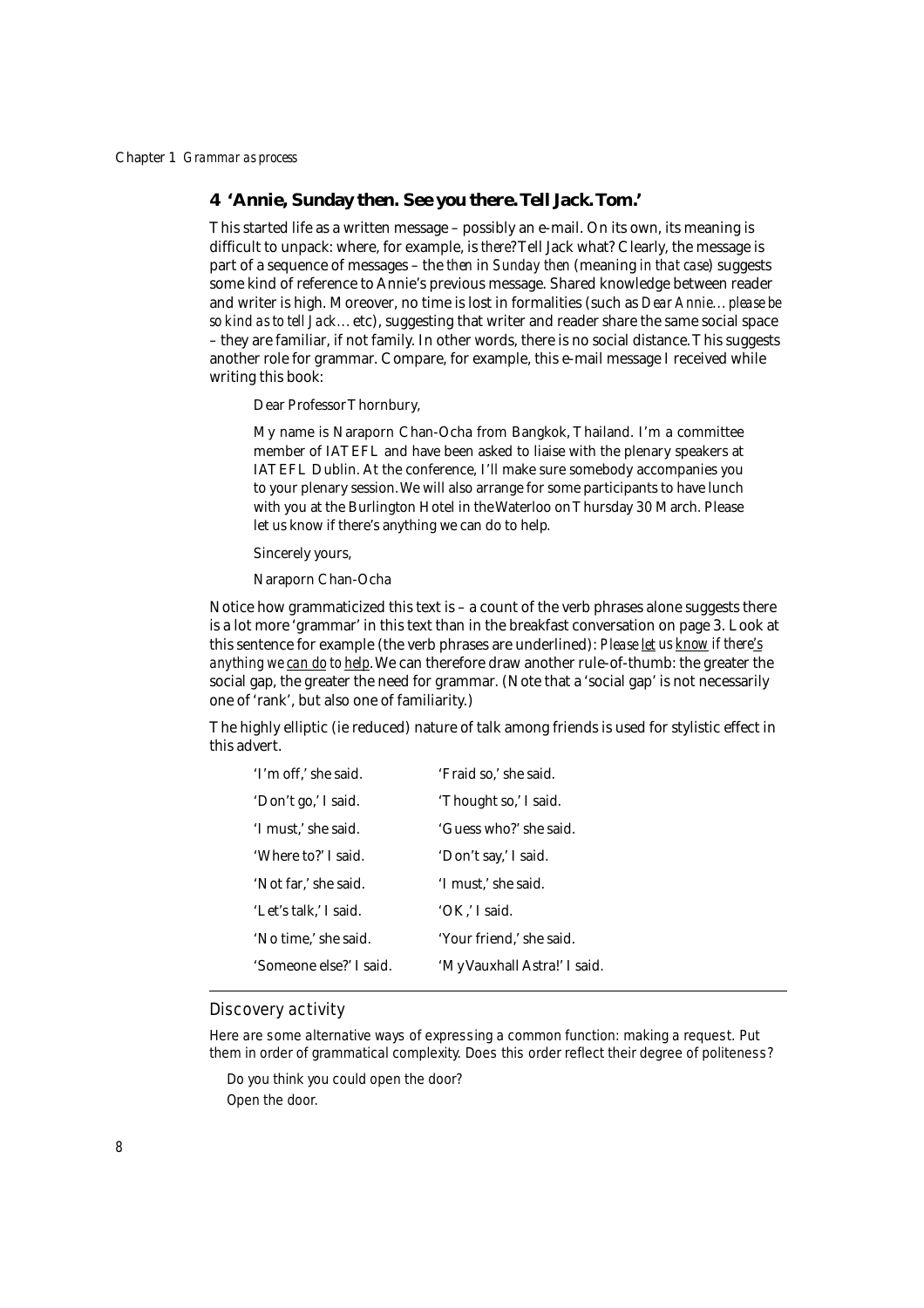*Would you mind opening the door? I wonder if you would be so kind as to open the door? Can you open the door? The door!*

## Commentary ■ ■ ■

Most teachers I have done this task with agree that there is a fairly close correlation between degree of grammatical complexity and politeness – although perhaps *formality* would be a better expression, especially since this captures the *formal* complexity of the language. As some teachers have pointed out, non-verbal factors, such as gesture, voicesetting and intonation can make a huge difference in terms of whether the message is read as being polite or downright rude. As can the choice of vocabulary (compare: *I wonder if you would be so kind as to open the frigging door?*). Moreover, stylistic choices are very fluid and resist tight categorizations. ■

Nevertheless, it is probably fair to say that in general social distance is signalled by the use of so-called remote forms – such as the past tense (*I was wondering if you could ...*) . This is especially the case in English, which does not have a distinction between *you* (formal) and *you* (familiar), such as the French *tu/vous* or the German *du/Sie*.This raises the question: given that in most classrooms – especially in adult EFL and ESL classrooms – there is not a great deal of social gap, and therefore little need to use highly elaborated polite language, what kind of activities might provide practice of 'social distance grammar'? Presumably the same question faces the teacher of French, when it comes to practising *vous* or the German teacher wishing to practise *Sie* forms.There would seem to be a strong case for role playing, ie setting up situations in the class in which the use of such forms would be required.

## **Grammar and distance**

We have looked at four examples of de-grammared language: it's time to make some general observations.We have established a relation between grammar and social distance and expressed it in the form of a rule-of-thumb: the greater the social gap, the greater the need for grammar. Now, remember rule-of-thumb number 1? The bigger the knowledge gap, the more grammar. (Remember *Scalpel!* versus *Can you bring me that little sharp knife-like thing I use for doing appendectomies and which I left on the mantelpiece...* etc.) It is only a short step to collapse the two rules-of-thumb into a mega-rule – something like 'The greater the gap, the more the grammar'.The relation can be represented something like this:

> distance (social, contextual) gesture  $\rightarrow$  lexis  $\rightarrow$  grammar  $\blacktriangleright$

Moreover, the movement from lexis to grammar is not simply a case of replacing one system with another one. It is more a case of mapping grammar on to words – a process that has been called *grammaticization*.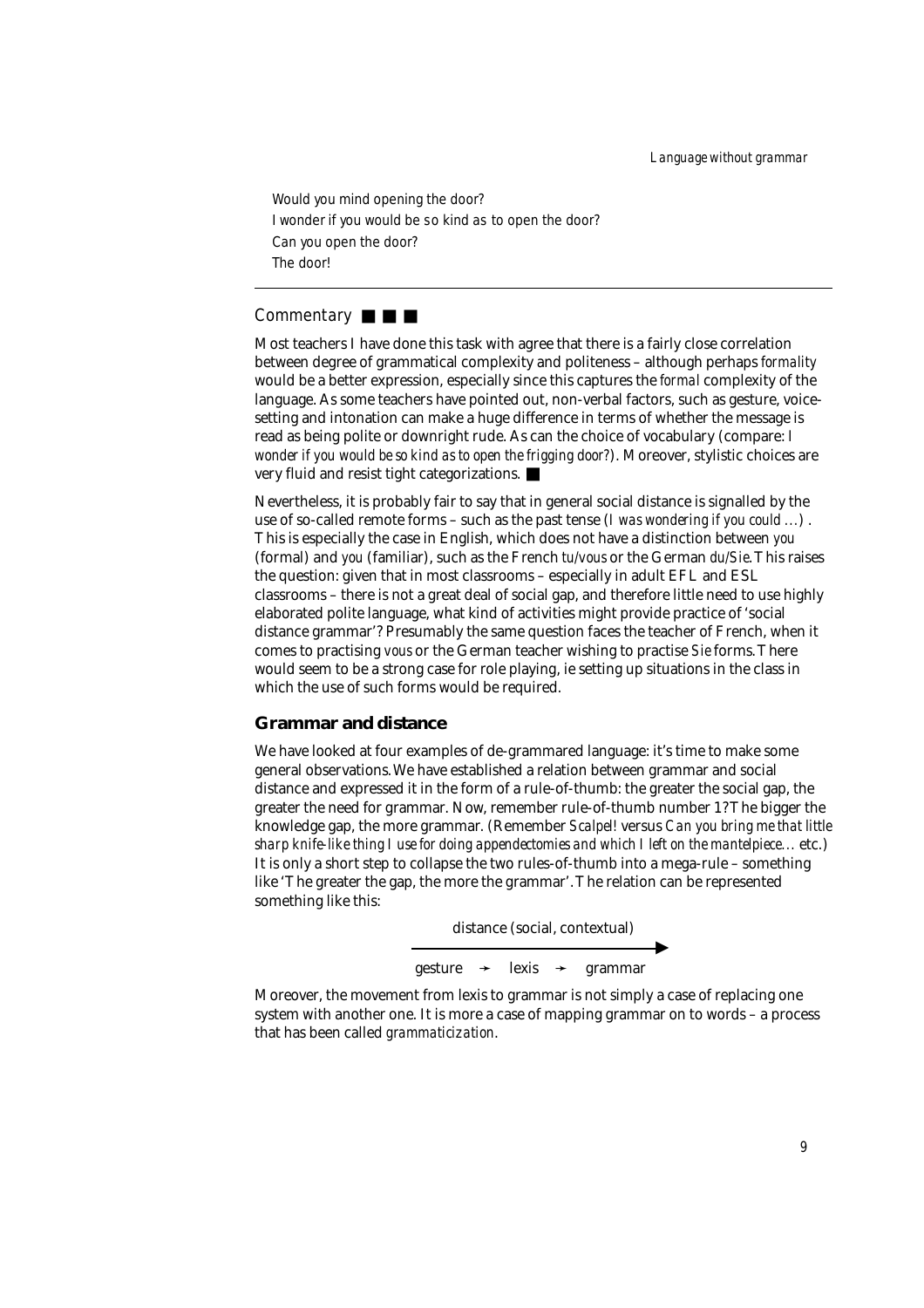## **Grammaticization**

Take the case of the passive. In the absence of context information, a basic proposition such as

bite man dog

is ambiguous: does it mean the man bit the dog, or the dog bit the man? Of course, common sense suggests the latter: dogs bite men more than the other way round.Word order (or syntax) helps resolve the ambiguity:

dog bite man

Subjects of sentences typically take the first slot in the sentence (in most languages) and the subject is normally the agent (the *do-er*). Objects, on the other hand, come later in the order of things.The object is the goal of the verbal process (the *done-to*). Even without all the grammar in place, there is a natural tendency to interpret this as 'The dog bit (or bites) the man'.

But word order is not always reliable.What about:

The dog was bitten by a man.

Now the basic proposition is fully grammaticized, and the subject is no longer the agent of the action. Grammatical processes have converted the basic proposition 'dog bite man' into a passive construction in which the man, not the dog, is the agent. But why should we want to do this? What is wrong with simply saying 'A man bit the dog?'

Well, consider these two invented stories.Which would be the most appropriate middle of the story, a) or b)?

- 1 The dog and the cat had a disastrous day.
	- a) A man bit the dog.
	- b) The dog was bitten by a man.

And the cat fell down a well.

- 2 Drug-crazed hooligans broke into my flat yesterday.
	- a) A man bit the dog.
	- b) The dog was bitten by a man.
	- And someone set fire to the curtains.

Far-fetched as these contexts might appear, it should be clear that the choice of the passive is not arbitrary, but that it is a choice influenced by the speaker's idea of who or what is the topic. In  $(1)$  the dog and the cat are the topics of the story, and it is more logical, therefore, to given them the topic position (ie subject position) in the sentence, hence 'The dog was bitten by a man'. In (2), however, the dog is incidental to the story. whose topic is the drug-crazed hooligans, hence 'A man bit the dog'.You can perhaps see the relation between topicalization and passive more clearly in a real example:

A 44-year-old Lincolnshire man was cut free from his car after it had plunged down a steep embankment into trees after a collision with a lorry.

The accident happened at 8.35am yesterday on the A15 northbound carriageway at Barton, one mile from the Humber Bridge.

Rush hour traffic ground to a halt causing severe delays, after a Suzuki Jeep was in collision with a heavy goods vehicle and trailer.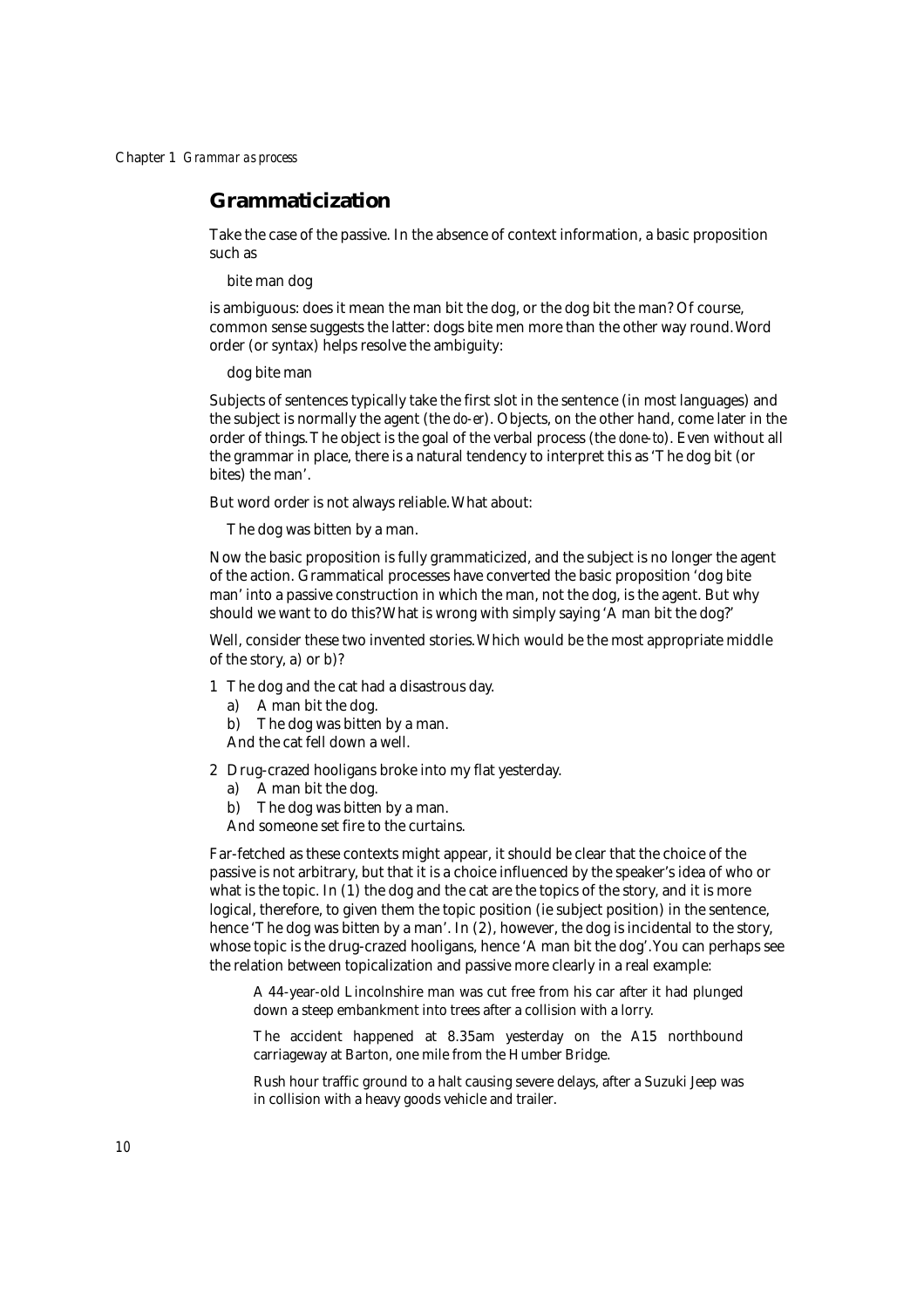The driver of the car was trapped by his legs for 20 minutes until Humberside Fire Brigade freed him.

- He was taken to Hull Royal Infirmary by ambulance.

After being treated for concussion and minor head and facial injuries, he was detained in hospital for observation.

**The Grimsby Evening Telegraph**

Notice that the sentence marked by an arrow puts the man, not the ambulance, in topic position, although it was the ambulance that 'performed' the action. But the ambulance is only incidental to the story which, right from the start, focuses on the man.

Turning a sequence of words into the passive, then, involves grammaticizing these words – a process for which we need a verb 'to grammar', since it is not so much a case of adding a 'thing' as performing a kind of operation on these words – *grammaring*, in short.

The passive is a good example of how words get grammared, but it is not the only one. Grammaring involves tagging words not only for agency (ie passivization), but for such concepts as

- number eg by the use of plural endings: *dog dogs*
- time by means of tense distinctions such as *she phones, she phoned*
- aspect that is, whether an action is viewed as being somehow extended or repeated (*she phoned* versus *she was phoning*, for example), or whether it is connected to the moment of utterance or detached from it (*she has phoned* versus *she phoned*).

What's more, grammaring can

- make statements into questions
- negate statements
- nuance a statement according to the speaker's commitment to its likelihood (*she will phone* versus *she may phone*)
- mark relations of classification versus relations of possession (*the dog food* versus *the dog's food*), classification versus identification (*a policeman* versus *the policeman*) and mass versus unit (*egg* versus *an egg*)

and a whole host of other shades of meaning.Without grammar, conveying these subtleties would require considerable lexical ingenuity.

## Discovery activity

Take a basic set of propositions: how many ways can you 'grammar' them?

PRINCESS KISS FROG

## Commentary ■ ■ ■

Here are some possible realizations of that set of propositions:

*The princess kisses the frog. The princess was kissing the frog. A princess and a frog kissed. Has the princess been kissed by a frog? A princess had been kissing a frog.*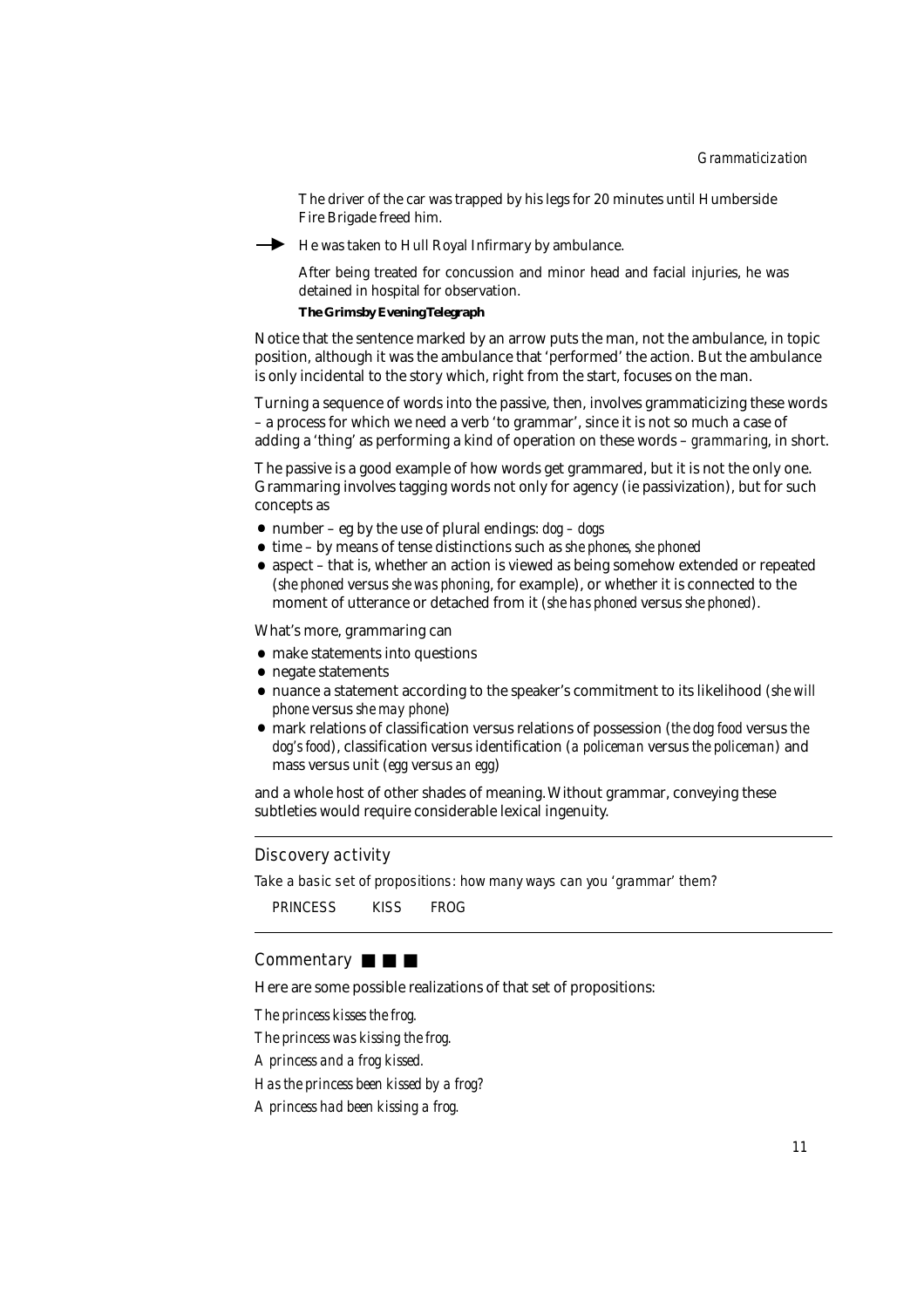*Princesses will have been kissed by frogs. Princesses and frogs may have been kissing. It was a princess who was kissed by the frog. What the frog did was kiss the princess.* **Princess, kiss the frog!** 

and so on.

Try again with a slightly more complicated set:

WIZARD DRAGON PRINCE OFFER ■

#### Discovery activity

Here is a text that has been de-grammared. That is, many of the words and endings that encode grammatical meaning have been stripped away, leaving the basic nouns, verbs and adjectives. What kind of meanings have been lost, and what kinds of ambiguity result?

50 person – injure – circus elephant – monkey – attack – gang – extortionist –- beat up – master

extortionist – demand 15,000 taka (\$400 U.S.) – owner – start – beat – refuse

elephant – monkey – jump – rescue – injure – serious – one – gang leader – onlooker – hurt – flee – panic

## Commentary ■ ■ ■

Here is the original text:

At least 50 persons were injured when a circus elephant and several monkeys attacked a gang of extortionists who were beating up their master... The extortionists demanded 15,000 taka (\$400 U.S.) from the owner and started beating him when he refused. The elephants and monkeys jumped to the rescue, injuring seriously one of the gang leaders, while onlookers were hurt when they fled in panic.

**The Times of India**

You may have found the 'story' quite difficult to reconstruct. Despite having a fairly clear idea of the different 'characters' involved, the relationships between them are blurred when you take away the grammar. Moreover the sequence of events is obscure, and this is not helped by the fact that the story does not fit into any commonly occurring narrative frame

If grammaring is a process of 'adding grammar' to propositions that are expressed lexically, what kind of activities might provide useful practice for this skill? One idea is simply to provide learners with the words and ask them to add the grammar – an activity type that used to be quite standard but has largely disappeared from ELT materials. There is an example on the next page4.

Here is another activity that involves turning words into grammar, suggested by Adrian Underhill. It uses pictures and the Silent Way approach. Put a picture on the board and invite students to identify vocabulary they know and to write it on the board around the picture. Add, teach, correct new vocabulary as you go, if desired.Then ask students to make any sentence joining any two words in a way that remains true to what can be seen in the picture. Correct and practise as required. Join some to make extended sentences.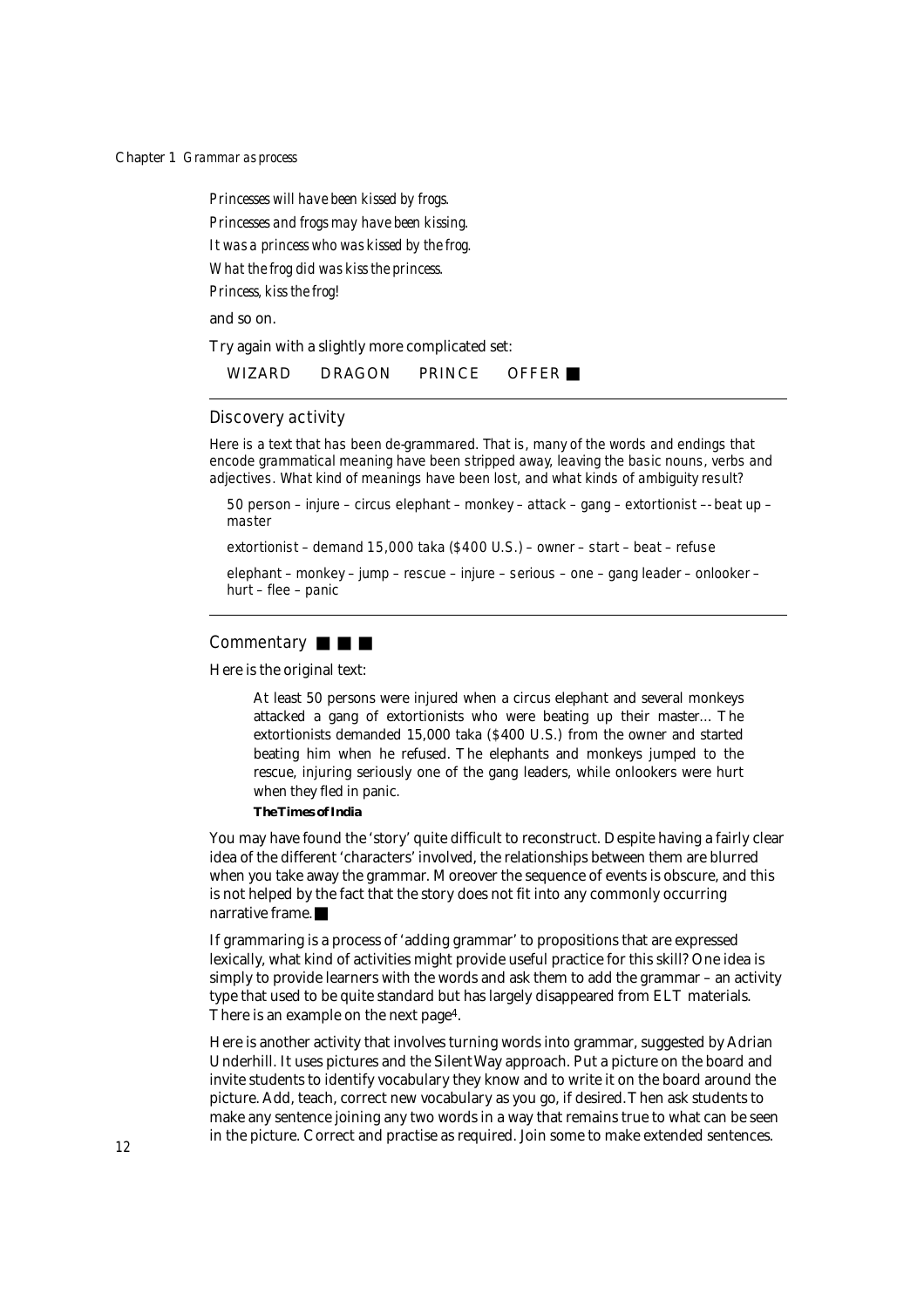

from seven o'clock till midnight the music lover to sit leaning back comfortably the armchair to listen to be fond of the radio set to switch on to increase the volume to make too much noise to think only of oneself selfish the neighbour the flat next door

to wish to work not to be able to concentrate the study the writing table foolish to try hard to find impossible to be at one's wit's end unable because of one Tuesday evening he cannot stand it any longer

to get one's own back to leave in a rage the radio shop to buy the most powerful to drown to blare neither of the two to stop up one's ears the result unexpected not to hear anything at all to fail ridiculous